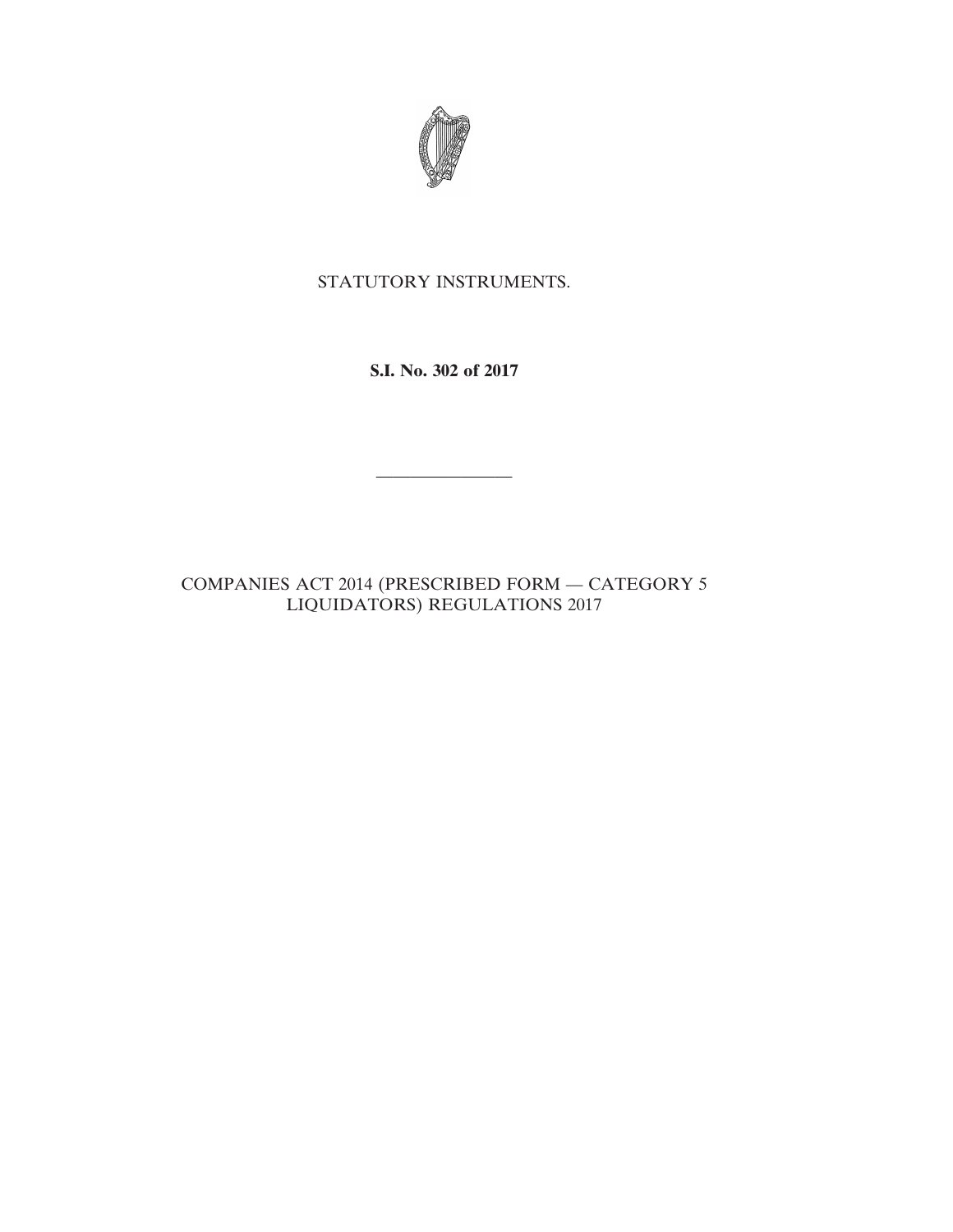# COMPANIES ACT 2014 (PRESCRIBED FORM — CATEGORY 5 LIQUIDATORS) REGULATIONS 2017

The IRISH AUDITING AND ACCOUNTING SUPERVISORY AUTH-ORITY, in exercise of the powers conferred on it by Section 633 (amended by section 93 of the Companies (Accounting) Act 2017 (No. 9 of 2017)) of the Companies Act 2014 (No. 38 of 2014), hereby makes the following Regulations:

#### *Citation*

1. These Regulations may be cited as the Companies Act 2014 (Prescribed Form — Category 5 Liquidators) Regulations 2017.

# *Definitions*

2. In these Regulations-

"Act of 2014" means the Companies Act 2014 (No. 38 of 2014).

#### *Prescribed Form for Registration*

3. The form set out in the Schedule to these Regulations is hereby prescribed for the purposes of paragraph 5(*a*) of the Table to section 633 of the Act of 2014.



GIVEN under the seal of the Irish Auditing and Accounting Supervisory Authority,

11 July 2017.

# KEVIN PRENDERGAST, Chief Executive Officer and Director.

FERGAL Ó BRIAIN, Secretary.

*Notice of the making of this Statutory Instrument was published in "Iris Oifigiúil" of* 14*th July*, 2017.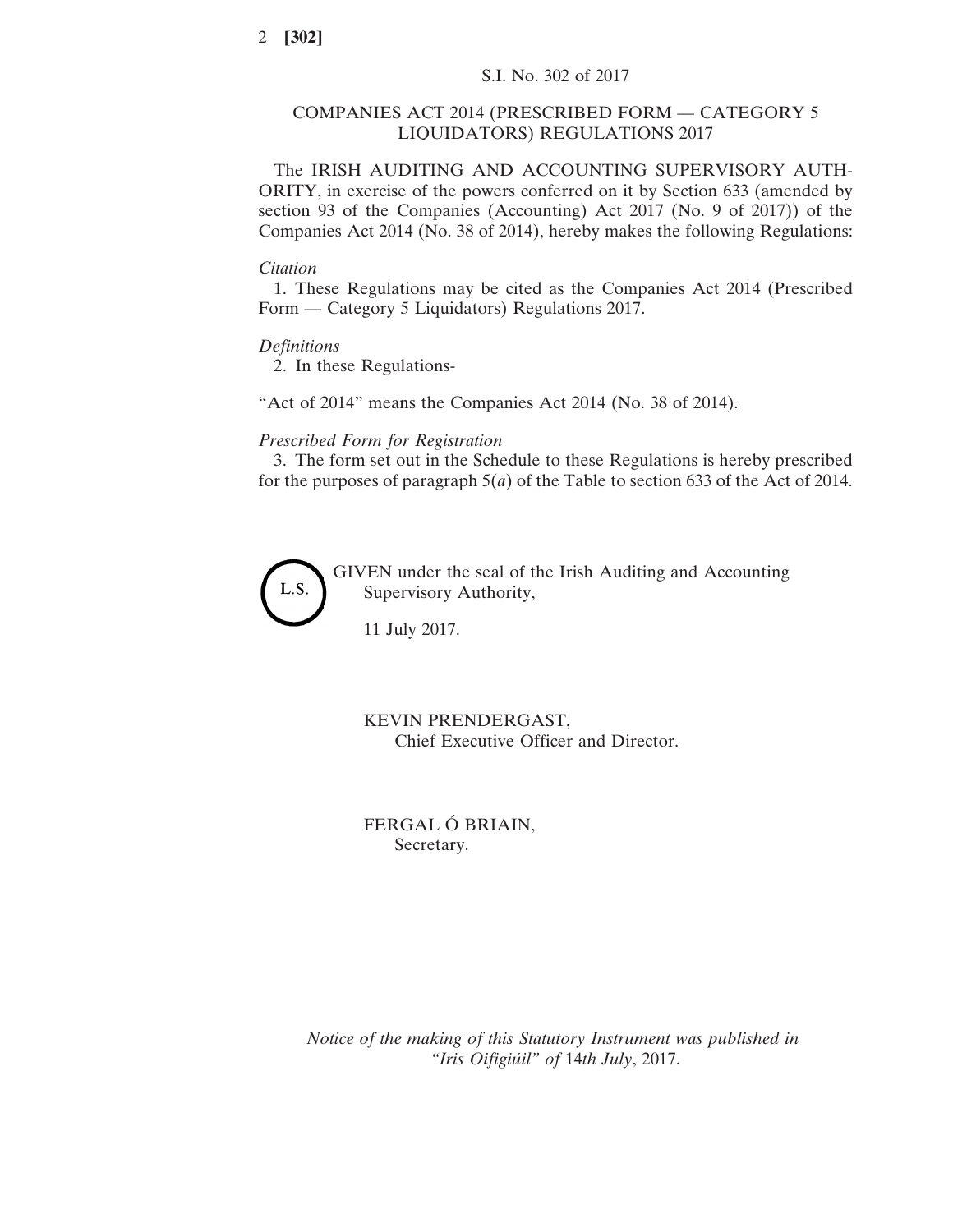#### **SCHEDULE**

# **Part A** — **Personal Details**

| <b>Information requested</b>                                                                                                                                                                              | <b>Response</b> |
|-----------------------------------------------------------------------------------------------------------------------------------------------------------------------------------------------------------|-----------------|
| 1. Your full name.<br>Include any names by which you have been<br>known previously.                                                                                                                       |                 |
| 2. Your date of birth (dd/mm/yyyy)                                                                                                                                                                        |                 |
| 3. Nationality and passport number (For<br>example, copy of passport / driving licences<br>etc).                                                                                                          |                 |
| 4. Your private address.                                                                                                                                                                                  |                 |
| 5. Your email address for correspondence.                                                                                                                                                                 |                 |
| 6. Your principal business address and<br>telephone number.                                                                                                                                               |                 |
| You should state the address at which you<br>work or most frequently work                                                                                                                                 |                 |
| 7. Your business website address.                                                                                                                                                                         |                 |
| 8. If you are trading under any business name<br>or working in or a partner in a firm, please<br>indicate the business name and address of<br>the business and/or firm.                                   |                 |
| 9. Specify which of the above addresses you<br>would prefer correspondence or notices<br>relating to your application to be sent.                                                                         |                 |
| 10. Are there any other addresses from which<br>your business as a liquidator will be<br>conducted?                                                                                                       |                 |
| If yes, list the addresses of any other offices<br>which deal with liquidations in your name<br>and to which creditors' and other<br>correspondence, in respect of such<br>liquidations is normally sent. |                 |
| 11. Are you currently authorised and/or<br>supervised by a regulatory authority inside<br>or outside the State (if so, please provide<br>details)?                                                        |                 |
| 12. Are you currently a member of any<br>professional body (or bodies)? If Yes,<br>please provide:                                                                                                        |                 |
| a. Name and address of the body;                                                                                                                                                                          |                 |
| b. Date of Admission; and                                                                                                                                                                                 |                 |
| c. Your membership number.                                                                                                                                                                                |                 |
| (Please provide a letter of good standing from<br>each such professional body dated within 3<br>months prior to the application) <sup>1</sup>                                                             |                 |

1 Note that members of prescribed accountancy bodies (as defined in s 900(1) of the Companies Act 2014 holding a current practising certificate and members of the Law Society of Ireland holding a current practising certificate are not permitted to be authorised to act as liquidators under paragraph 5 of the table to section 633 of the Companies Act 2014.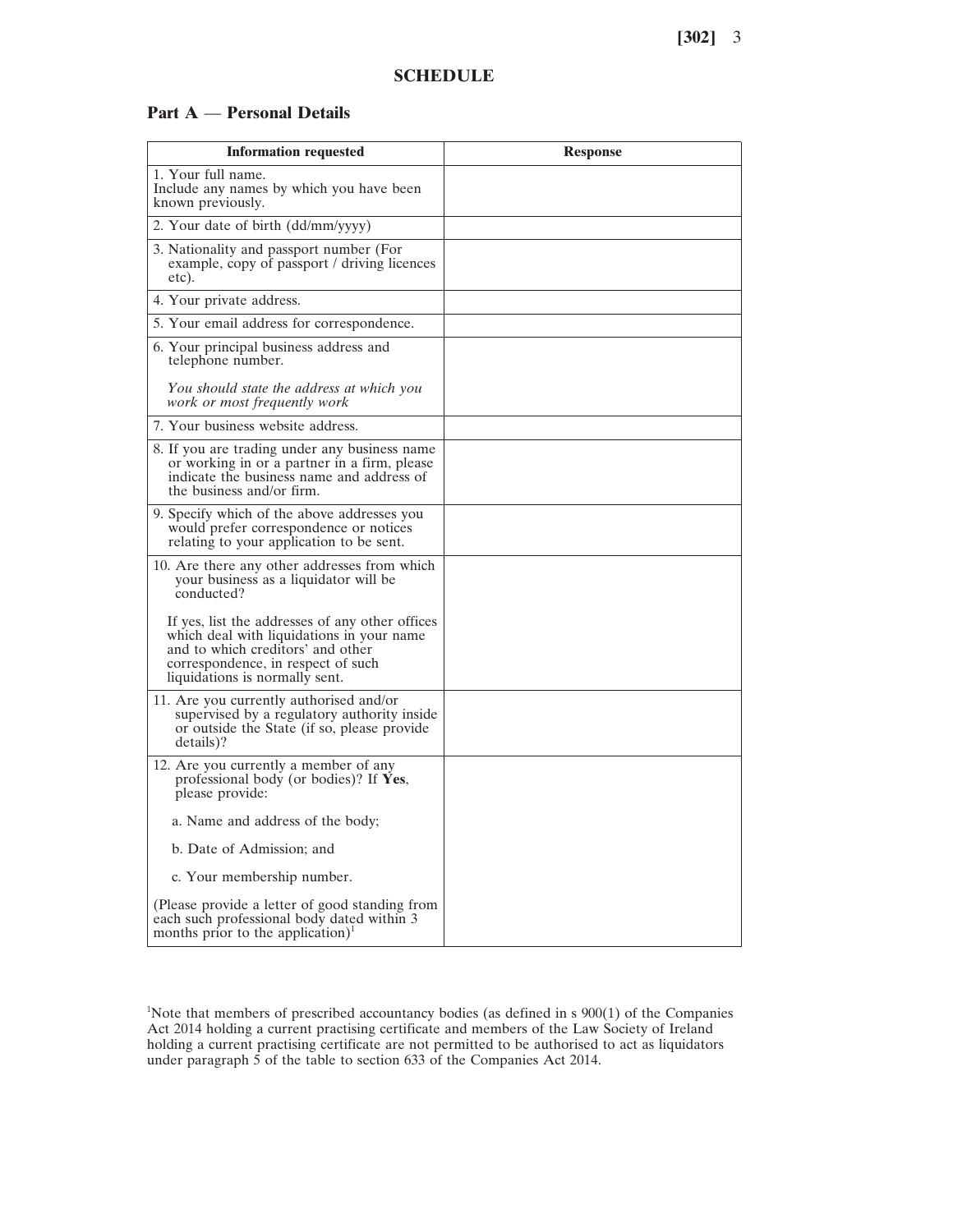| <b>Information requested</b>                                                                                                                         | <b>Response</b> |
|------------------------------------------------------------------------------------------------------------------------------------------------------|-----------------|
| 13. Please provide your tax clearance access<br>number and your reference number in<br>order to allow IAASA to verify your tax<br>clearance details. |                 |

# **Part B** — **Application Information**

# **Part B.1** — **Experience and Knowledge**

You are required to provide a Curriculum Vitae ('CV'). Such a CV should outline your employment history and your experience in relation to the winding up of companies and knowledge of the law applicable thereto that you consider relevant. Please include an explanation for any professional timeline gap exceeding 12 weeks.

This experience and knowledge should relate to periods prior to 1 June 2015 only. Experience and knowledge obtained after 1 June 2015 cannot be considered.

| Dates (From<br>$-\mathbf{To}$ | <b>Employer/business,</b><br>including address | Position (e.g.<br>liquidator,<br>manager,<br>senior, junior,<br>trainee, etc) | Approximate<br>hours of<br>experience<br>obtained in the<br>winding up of<br>companies | <b>Key actions</b><br>taken by<br>you(see note<br>below) |
|-------------------------------|------------------------------------------------|-------------------------------------------------------------------------------|----------------------------------------------------------------------------------------|----------------------------------------------------------|
|                               |                                                |                                                                               |                                                                                        |                                                          |
|                               |                                                |                                                                               |                                                                                        |                                                          |
|                               |                                                |                                                                               |                                                                                        |                                                          |
|                               |                                                |                                                                               |                                                                                        |                                                          |
|                               |                                                |                                                                               |                                                                                        |                                                          |

Please **submit with this application** a schedule of all liquidation appointments on which you have worked during the period of 10 years immediately preceding **1 June 2015.**

The schedule should state in respect of each such appointment:

- Name of company;
- Date of appointment;
- Whether the appointment was a Members' Voluntary liquidation, Creditors' Voluntary Liquidation or a Winding up by --the Court; and
- Your role in relation to the liquidation (e.g. Whether you were the liquidator appointed or were working for the liquidator and if so what was the nature of your role).

You should also provide an outline of key actions taken by you in relation to your work on the winding up of companies that demonstrates your knowledge and experience in this regard. This should include examples of legal proceedings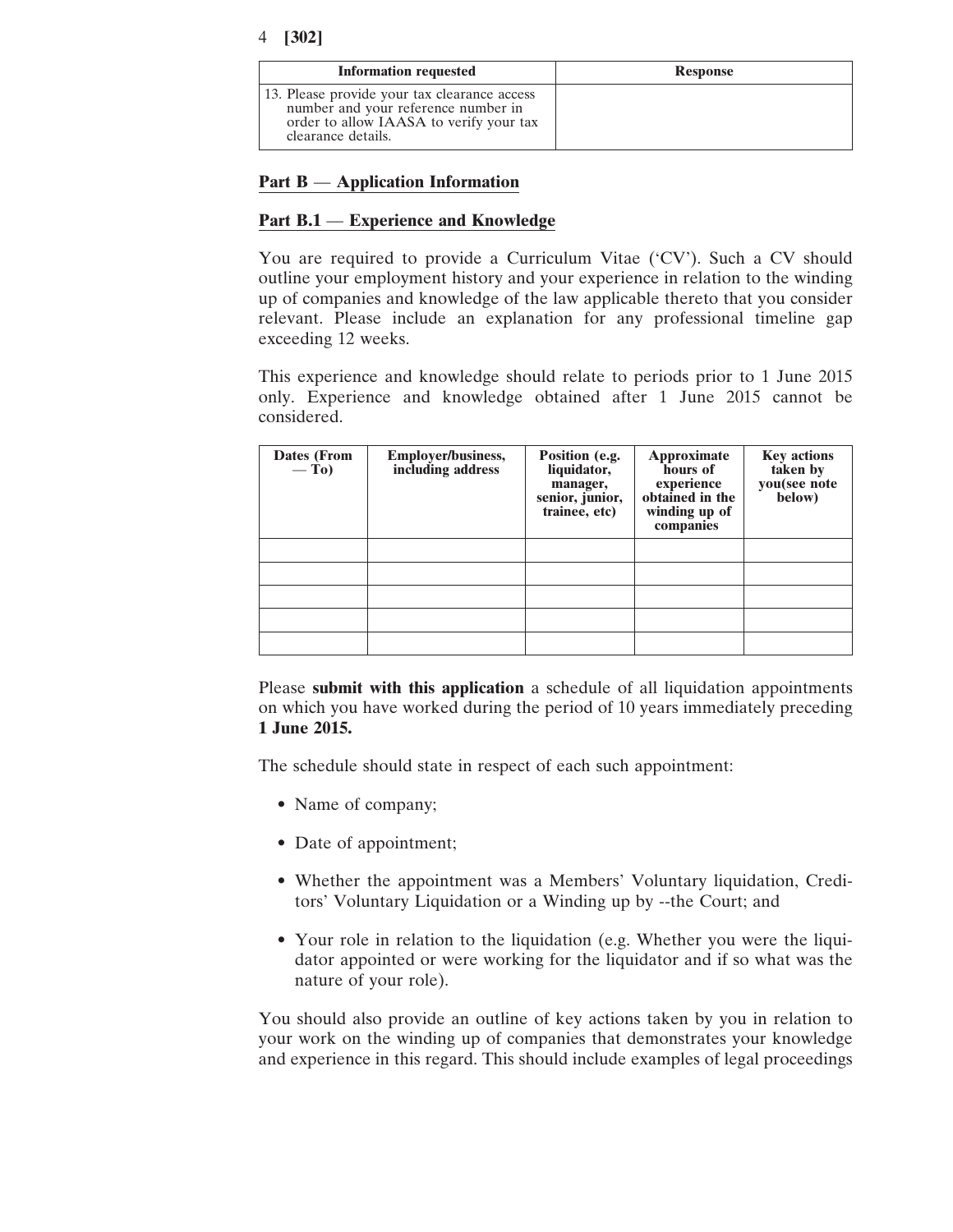taken such as restriction or disqualification applications, reckless or fraudulent trading actions, asset recoveries, etc.

# **Part B.2** — **Education and Training**

If available, please include any information on education and training which may assist us in evaluating your application. In each case, include documentation evidencing the items included.

| <b>Educational Awards</b> |                        |                           |                                                   |
|---------------------------|------------------------|---------------------------|---------------------------------------------------|
| <b>Awarding body</b>      | <b>Nature of award</b> | Year and grade<br>awarded | <b>Summary of<br/>relevance to</b><br>application |
|                           |                        |                           |                                                   |
|                           |                        |                           |                                                   |
|                           |                        |                           |                                                   |
|                           |                        |                           |                                                   |
|                           |                        |                           |                                                   |

| <b>Other Relevant Training/Continuing Professional Development</b> |                    |                 |                                                  |
|--------------------------------------------------------------------|--------------------|-----------------|--------------------------------------------------|
| <b>Training body</b>                                               | Nature of training | Duration & date | <b>Summary of</b><br>relevance to<br>application |
|                                                                    |                    |                 |                                                  |
|                                                                    |                    |                 |                                                  |
|                                                                    |                    |                 |                                                  |
|                                                                    |                    |                 |                                                  |

# **Part B.3** — **References**

You are required to supply two technical references and one character reference, none of whom should be related to you. References should be current (within the last 3 months) and relate specifically to your application for authorisation as a liquidator.

- Your technical referees should be individuals who have knowledge of your experience of the winding up of companies and knowledge of the law applicable thereto; and
- Your character reference should be given by someone outside your business firm.

# **Part B.4** — **Fitness and Probity**

The following questions are to be answered by entering a YES/NO in the "Response" box below. In any case where the response to a question is YES, full details should be given on a separate sheet and referenced to the appropriate question.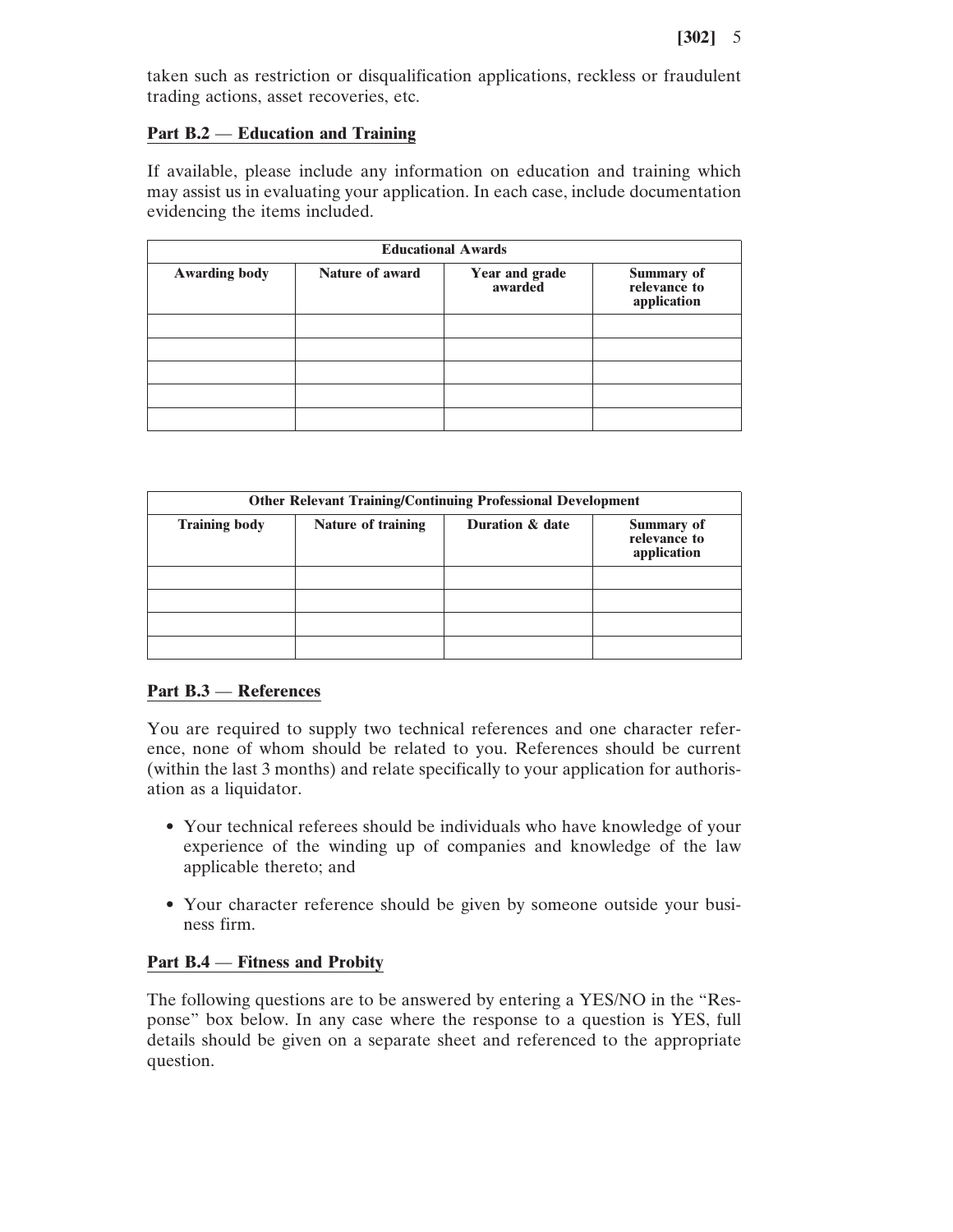|    | Question                                                                                                                                                                                                                                                                                                                                                                                                                                                                                 | <b>Response</b><br>(YES / NO) |
|----|------------------------------------------------------------------------------------------------------------------------------------------------------------------------------------------------------------------------------------------------------------------------------------------------------------------------------------------------------------------------------------------------------------------------------------------------------------------------------------------|-------------------------------|
| 1  | Have you been convicted of any offence involving fraud,<br>dishonesty, breach of trust, tax offences or of aiding and<br>abetting tax evasion in the State or elsewhere, including any<br>conviction related to financial crime or breach of statutory<br>or regulatory requirements?                                                                                                                                                                                                    |                               |
| 2  | Have you been a director or manager of an entity or<br>business that was, during your period as a director or<br>manager, convicted of an offence involving fraud,<br>dishonesty, breach of trust, tax offences or of aiding and<br>abetting tax evasion in the State or elsewhere, including any<br>conviction related to financial crime or breach of statutory<br>or regulatory requirements?                                                                                         |                               |
| 3  | Have you at any time, in the State or elsewhere, been<br>adjudicated bankrupt, or entered into any compromise with<br>your creditors related to bankruptcy or insolvency or are<br>you currently the subject of bankruptcy or insolvency<br>related proceedings or measures? Are you aware of any<br>such proceedings or measures pending?                                                                                                                                               |                               |
| 4  | Have you at any time failed to satisfy a judgment debt<br>under a court order made in the State or elsewhere within<br>one year of the making of the order?                                                                                                                                                                                                                                                                                                                              |                               |
| 5  | Have you ever been disqualified or restricted, in the State<br>or elsewhere, by a court from acting as a director of a<br>company or equivalent, or from acting in the management<br>or conduct of the affairs or control of any company,<br>partnership, or unincorporated association?                                                                                                                                                                                                 |                               |
| 6  | Have you ever been refused entry to any profession or<br>been dismissed or compelled to resign from any office or<br>position of trust, whether or not remunerated?                                                                                                                                                                                                                                                                                                                      |                               |
| 7  | Have you ever been prohibited, suspended, refused or<br>restricted in the right, in the State or elsewhere, to carry on<br>any trade, business or profession for which a specific<br>licence, registration or other authority is required?                                                                                                                                                                                                                                               |                               |
| 8  | In the last ten years, have you been the director or<br>equivalent of an entity, in the State or elsewhere, which has<br>gone into liquidation, receivership or examinership (or a<br>similar or analogous insolvency process in any other<br>country) or which entered into any arrangements with its<br>creditors, which gave rise to a loss to the creditors, either<br>while you were a director or equivalent or within one year<br>of your ceasing to be a director or equivalent? |                               |
| 9  | Has any entity with which you were associated as a<br>director, manager or shareholder during the last ten years<br>been compulsorily wound up or equivalent in the State or<br>elsewhere, either whilst you were associated with it or<br>within one year after you ceased to be associated with it?                                                                                                                                                                                    |                               |
| 10 | Have you ever been concerned with the management,<br>conduct of affairs or control of any company that, by reason<br>of any matter relating to a time when you were so<br>concerned, has been censured, disciplined, restricted,<br>sanctioned, fined, convicted or publicly criticised, by any<br>enquiry, by any governmental, judicial or statutory<br>authority, by any professional body or by a similar body<br>overseas?                                                          |                               |
| 11 | Have you ever been concerned with the management,<br>conduct of affairs, or control of any company which applied<br>for regulatory approval in respect of any business in the<br>State or elsewhere and, by reason of any matter relating to<br>a time when you were so concerned, was refused the<br>application or had the approval subsequently withdrawn,<br>suspended or restricted?                                                                                                |                               |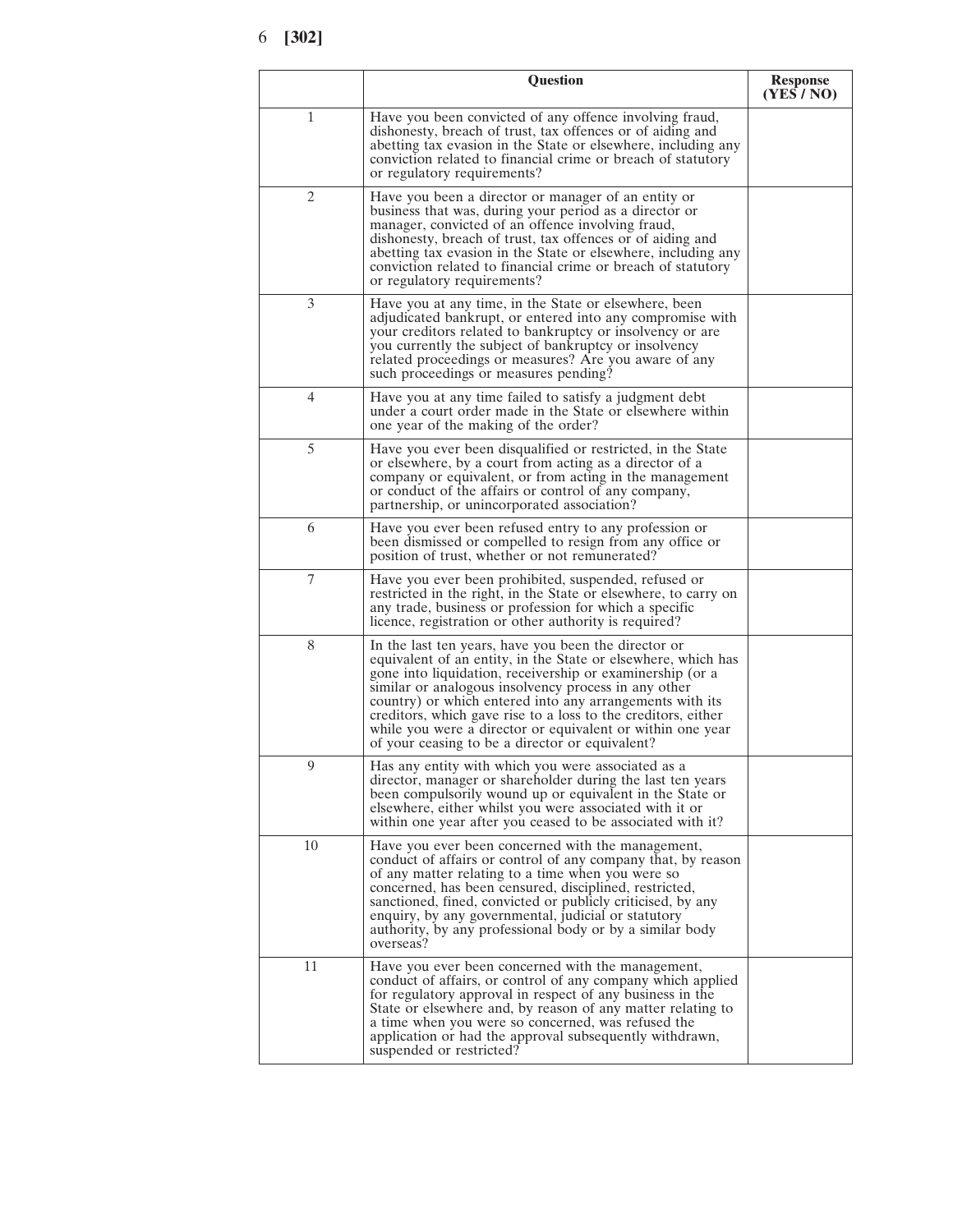|    | <b>Ouestion</b>                                                                                                                                                                                                                                                                                        | <b>Response</b><br>(YES / NO) |
|----|--------------------------------------------------------------------------------------------------------------------------------------------------------------------------------------------------------------------------------------------------------------------------------------------------------|-------------------------------|
| 12 | Have you been the subject of proceedings alleging<br>negligence, misconduct or other liability in relation to an<br>insolvency or other professional matter; or are there any<br>proceedings pending?                                                                                                  |                               |
| 13 | Have you been convicted of any criminal offence, other<br>than a minor motoring offence not resulting in<br>disqualification; or are there any proceedings pending?                                                                                                                                    |                               |
| 14 | Have you been removed or dismissed from any form of<br>employment or engagement on grounds of misconduct,<br>incompetence or unfitness, or from any fiduciary office or<br>position of trust (whether or not remunerated) including as<br>an insolvency office holder; or is there any action pending? |                               |
| 15 | Have you ever been the subject of any investigation or<br>disciplinary proceedings of a professional body of which<br>you were (or remain) a member?                                                                                                                                                   |                               |

# **Part B.5** — **Complaints**

Please provide:

- (*a*) your procedures for dealing with complaints made to you in relation to your conduct in the winding up of companies;
- (*b*) details of any such complaints which have been made to you in the past 5 years and how the complaint was resolved; and
- (*c*) details of any complaints made against you in relation to your conduct in the winding up of companies within the past 5 years, including details of the person to whom the complaint was made and how the complaint was resolved.

# **PART C** — **Professional Indemnity Insurance**

If you have professional indemnity insurance ('PII'), please provide the following information and attach a copy of your Pll policy schedule.

| <b>Insurer:</b>                                           |  |  |
|-----------------------------------------------------------|--|--|
| <b>Policy:</b>                                            |  |  |
| <b>Policy No.:</b>                                        |  |  |
| <b>Effective date:</b>                                    |  |  |
| <b>Expiry date:</b>                                       |  |  |
| <b>Excess amount:</b>                                     |  |  |
| <b>Per Claim Cover:</b>                                   |  |  |
| <b>Aggregate Cover:</b>                                   |  |  |
| Please provide details of any claims ongoing/pending etc. |  |  |

If 'No' you must submit written confirmation from an insurer authorised to carry on business in the State that it will provide the necessary required level of Pll cover to you, should you be authorised as qualified for appointment as a liquidator of a company.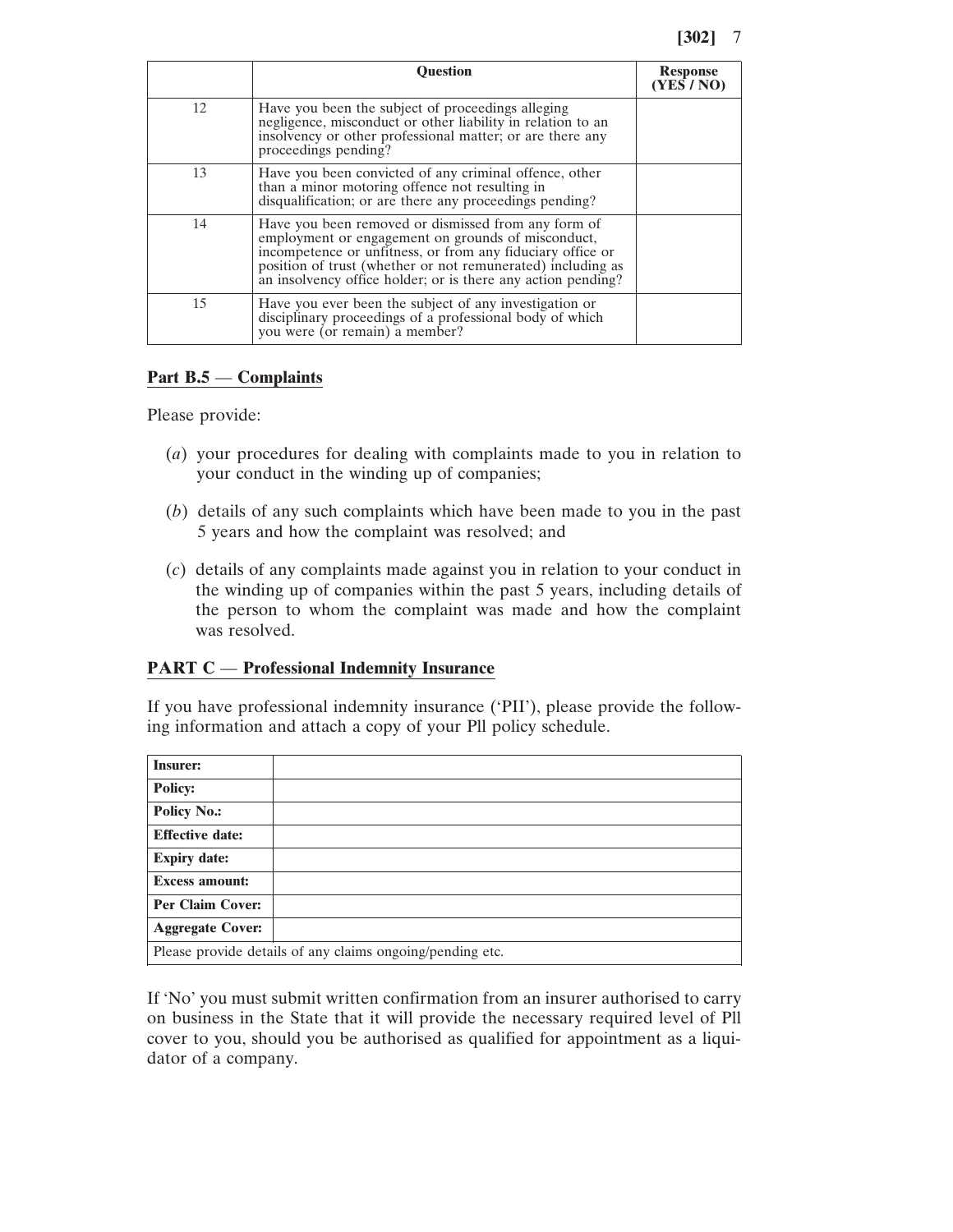# **PART D- Any other matters of relevance**

Please provide details of any other matters which you consider relevant to your application.

#### **Part E** — **Applicant's Statutory Declaration**

- 1) I, \_\_\_\_\_\_\_\_\_\_\_\_\_\_, [insert applicant's full name] apply for authorisation to be qualified for appointment as a liquidator pursuant to paragraph (5) of the Table to Section 633 of the Companies Act 2014 on the basis of information supplied on this form and any additional information supplied to the Irish Auditing and Accounting Supervisory Authority ("IAASA") in connection with this application.
- 2) I acknowledge that IAASA may process and disclose such information in the performance of its statutory functions or otherwise as may be specifically authorised by law. I understand that IAASA may seek verification from third parties of any matters pertinent to a proper consideration of my application, including the seeking of information from any professional or similar body of which I am or previously have been a member and I hereby consent to the disclosure by such third parties to IAASA of any such information.
- 3) I warrant that I have truthfully and fully answered the relevant questions in this application and disclosed any other information which might reasonably be considered relevant for the purpose of this application.
- 4) I am aware that it may be grounds for refusal of my application and/or grounds for revocation of an authorisation granted on foot of this application to knowingly or recklessly:
	- a) provide false or misleading information and/or to make a false or misleading statement (which I acknowledge may include the withholding by me of relevant information) in this application for approval and/or;
	- b) fail to inform and/or withhold from IAASA details of any material change in circumstances/new information which is relevant and/or material to this application.
- 5) I am aware of the provisions section 876 of the Companies Act 2014, which details the offence of providing false information.
- 6) I undertake that I will promptly notify IAASA of any changes in the information I have provided and supply any other relevant information, which may come to light in the period during which the application is being considered.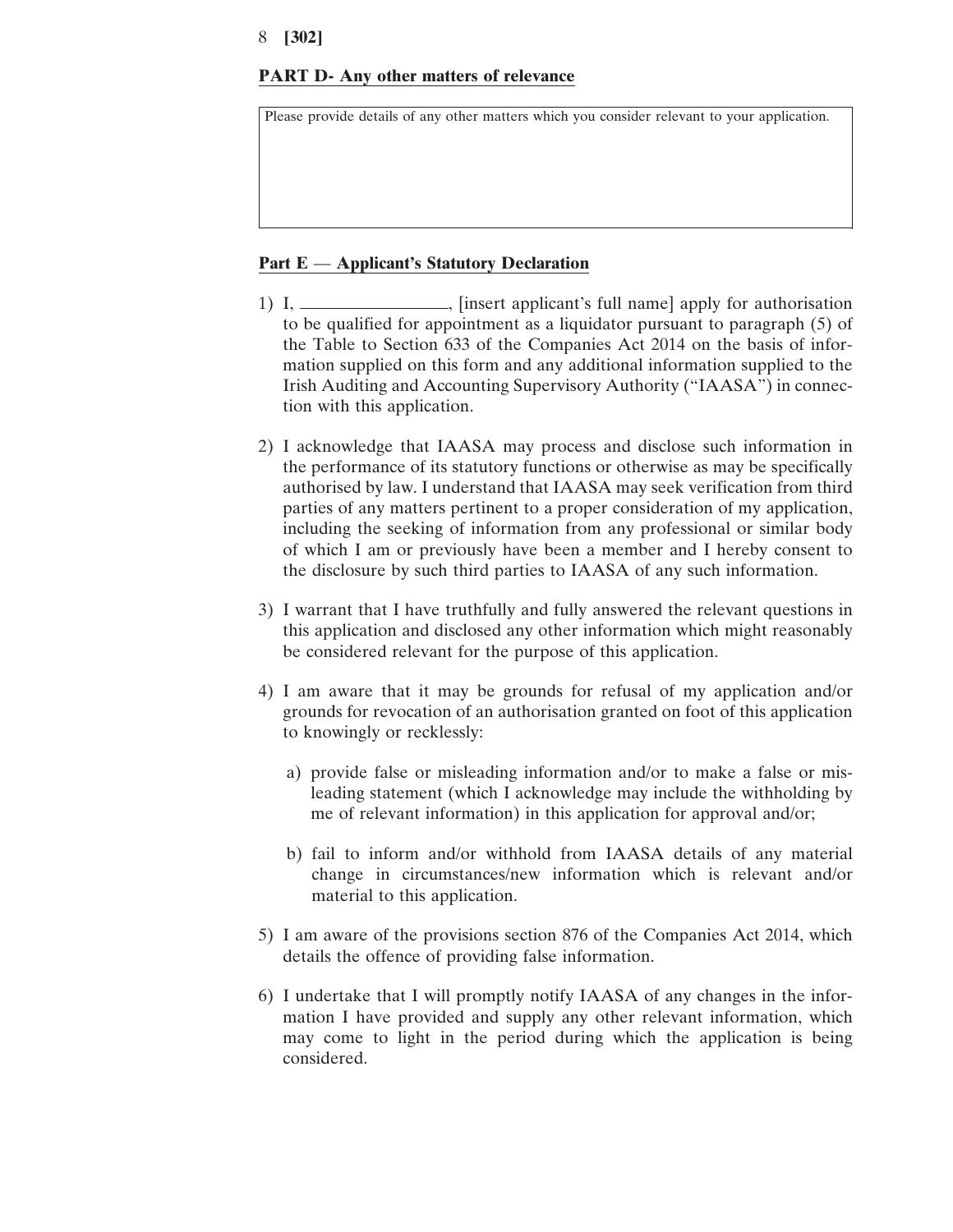- 7) I undertake to comply with all applicable rules or guidelines issued by IAASA under section 906(3) of the Companies Act 2014.
- 8) I am aware of the provisions of the Companies Act 2014, and any regulations made under it, which relate to the winding up of companies, and reasonably believe that I can meet the requirements of those provisions. I have sufficient organisational resources including finances, staffing, IT infrastructure, and capability to fulfil my duties as a liquidator.

I, \_\_\_\_\_\_\_\_\_\_\_\_\_\_\_\_\_\_\_\_[insert applicant's full name], do solemnly and sincerely declare that I have disclosed all facts and circumstances which are relevant to the consideration of my application for authorisation to be qualified for appointment as a liquidator and I make this solemn declaration conscientiously believing the same to be true and by virtue of the Statutory Declarations Act 1938.

Signed:  $\equiv$ 

[insert applicant's full name]

Declared before me...........................................[name in capitals] a [notary public] [commissioner for oaths] [peace commissioner] [person authorised by [insert authorising statutory provision].......................................... to take and receive statutory declarations] by [insert applicant's full name]

[who is personally known to me],

or

[who is identified to me by C.D. who is personally known to me]

or

[whose identity has been established to me before the taking of this Declaration by the production to me of

passport no. [passport number] issued on [date of issue] by the authorities of [issuing state], which is an authority recognised by the Irish Government]

or

national identity card no. [identity card number] issued on [date of issue] by the authorities of [issuing state] [which is an EU Member State, the Swiss Confederation or a Contracting Party to the EEA Agreement]

or

[Aliens Passport no. (document equivalent to a passport) [passport number] issued on [date of issue] by the authorities of [issuing state] which is an authority recognised by the Irish Government]

or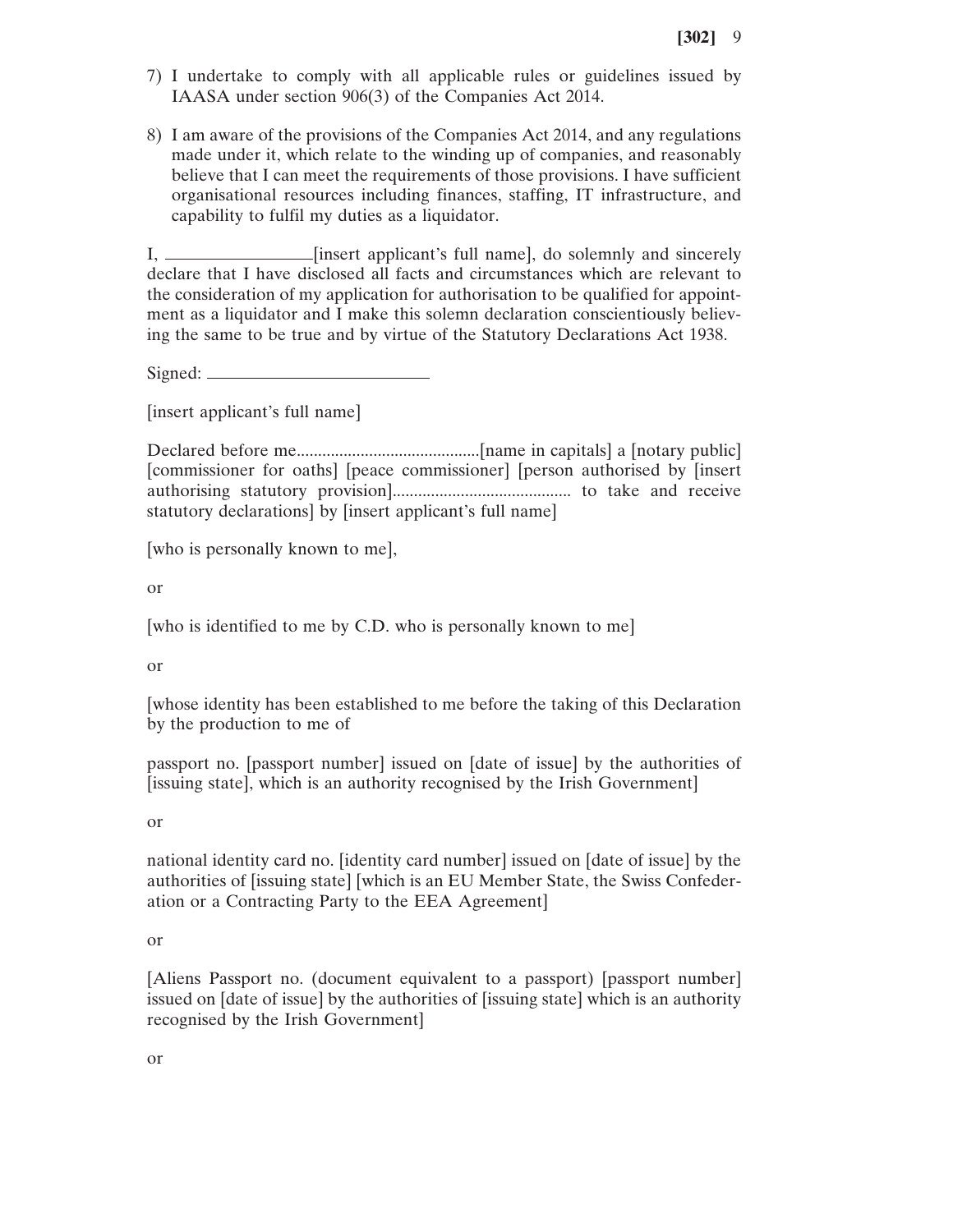refugee travel document no. [document number] issued on [date of issue] by the Minister for Justice, Equality and Law Reform]

or

travel document (other than refugee travel document) [document no.] issued on [date of issue] by the Minister for Justice, Equality and Law Reform

at.................................................[place of signature]

this........day of.....................[date]

.....................................................

[signature of witness]

# **Part F** — **Supporting Documents**

Please tick the relevant box to confirm you have included the document with your application.

| <b>Item</b>   | <b>Supporting Documentation</b>                                                                                                                                                                                                                                                                                                                                                                            | <b>Included</b> |
|---------------|------------------------------------------------------------------------------------------------------------------------------------------------------------------------------------------------------------------------------------------------------------------------------------------------------------------------------------------------------------------------------------------------------------|-----------------|
| $\mathsf{A}$  | Completed form, with statutory declaration signed and duly<br>notarised.                                                                                                                                                                                                                                                                                                                                   |                 |
| B             | A CV outlining your employment history and relevant<br>experience of the winding up of companies and knowledge<br>of the law applicable thereto. This should include, in<br>particular, any appointments as liquidator. The experience<br>and knowledge concerned must have been gained prior to 1<br>June 2015. Please include an explanation for any<br>professional timeline gap exceeding 12 weeks.    |                 |
| $\mathcal{C}$ | Three references, being two technical references and one<br>character reference, none of whom should be related to<br>you. Your technical referees should be individuals who have<br>knowledge of your experience of the winding up of<br>companies and knowledge of the law applicable thereto in<br>the last three years. Your character reference should be<br>from someone outside your business firm. |                 |
| D             | Details of any positive answers to Part B.4 — Fitness and<br>Probity.<br>(insert N/A across where not applicable)                                                                                                                                                                                                                                                                                          |                 |
| E             | Evidence or undertaking from your insurer in relation to<br>your PII cover.                                                                                                                                                                                                                                                                                                                                |                 |
| $\mathbf{F}$  | Tax clearance access number and PPS/reference number.                                                                                                                                                                                                                                                                                                                                                      |                 |
| G             | Letter of good standing from professional body of which<br>you are a member dated within the previous 3 months.<br>(insert N/A across where not applicable)                                                                                                                                                                                                                                                |                 |
| Н             | Proof of identification (For example, copy of passport /<br>driving licence etc)                                                                                                                                                                                                                                                                                                                           |                 |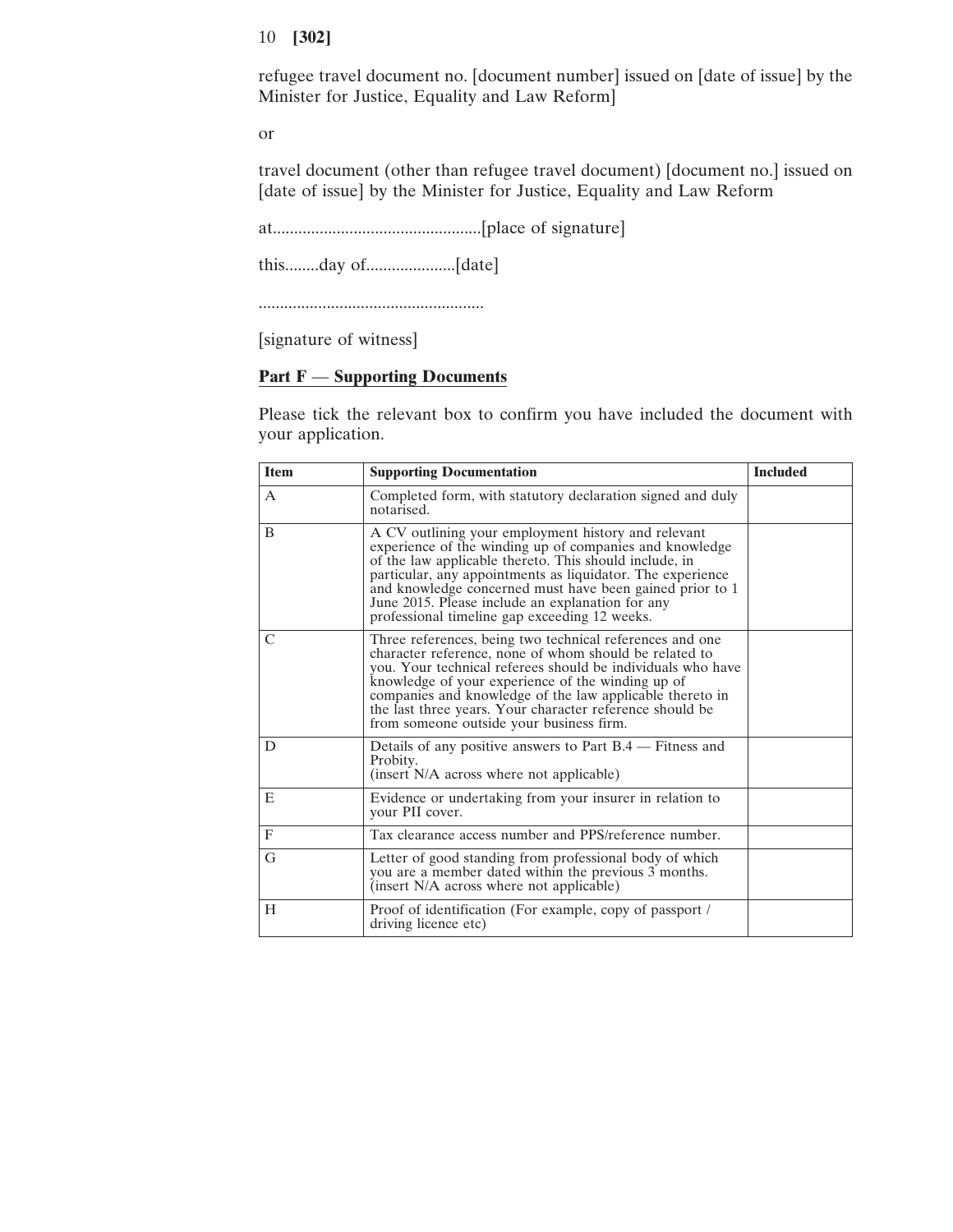#### EXPLANATORY NOTE

*(This is not part of the Instrument and does not purport to be a legal interpretation.)*

The purpose of these Regulations is to prescribe the application form for the purposes of paragraph 5 of the Table to section 633 of the Companies Act 2014.